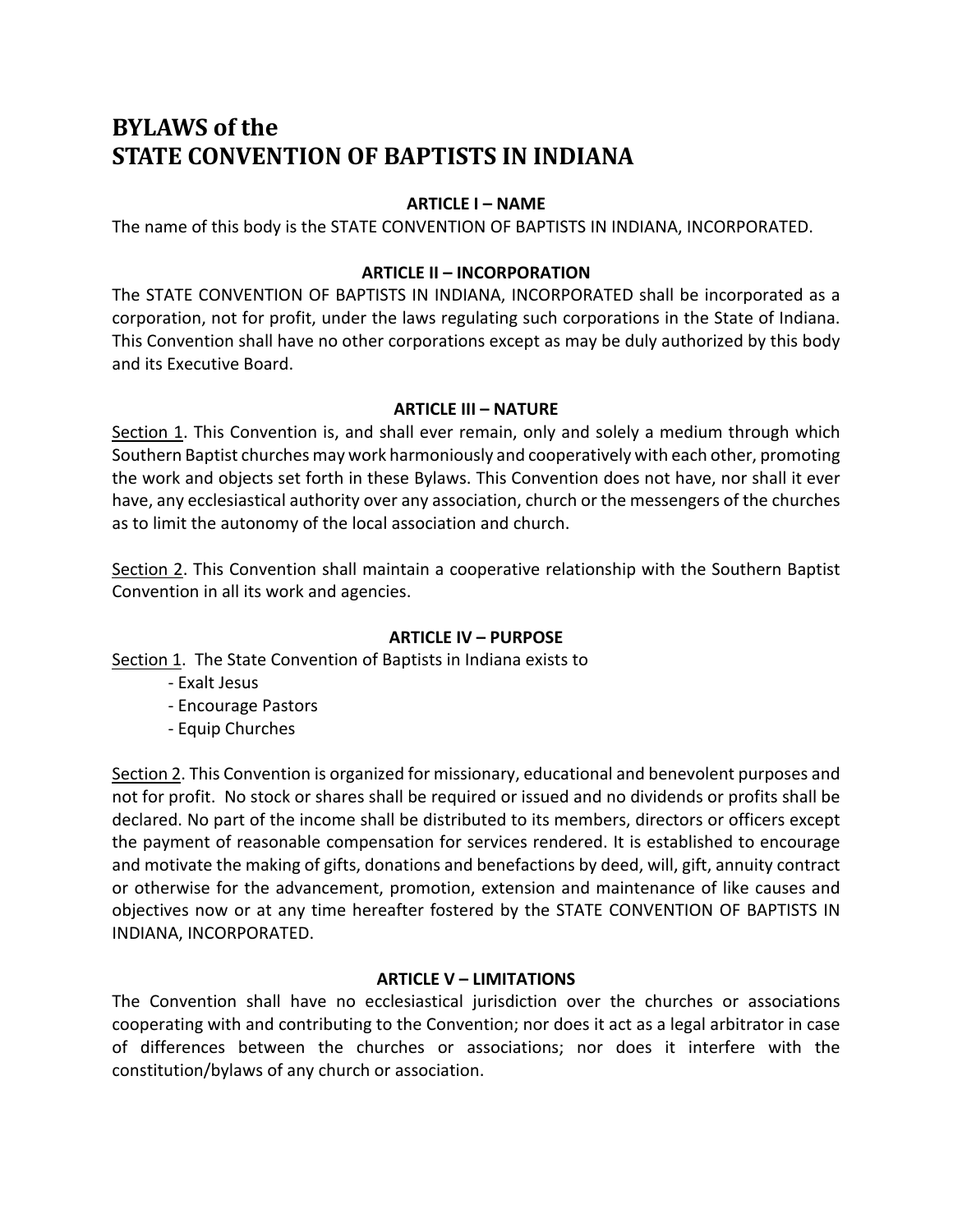#### **ARTICLE VI – DOCTRINE**

The STATE CONVENTION OF BAPTISTS IN INDIANA adopts as its own expression of faith, THE BAPTIST FAITH AND MESSAGE 2000, as adopted by the Southern Baptist Convention in annual session.

#### **ARTICLE VII – MEMBERSHIP**

Section 1. Membership Requirements

Members of the Corporation shall be autonomous, cooperating Southern Baptist churches located in the State of Indiana and adjoining states. The following criteria must be met to qualify as a cooperating church with the State Convention of Baptists in Indiana:

- (1) The church shall contribute annually through the State Convention of Baptists in Indiana Cooperative Program Budget and/or the State Mission Offering of the State Convention of Baptists in Indiana. These gifts must have been received within the last year, no later than the month ending prior to the annual summit.
- (2) The church shall submit basic Annual Church Profile data (name, address, contact information, membership).
- (3) The church shall either be affiliated with a cooperating SCBI association or have been credentialed as an at-large church through the process adopted by the Executive Board of SCBI.

If a church fails to meet the criteria of a cooperating church, they will not be able to seat messengers at the State Convention annual summit.

#### Section 2. Credentialing Requirements

The Credentials Committee, as later defined in Article VIII, PART B, Section 3 (6), shall be responsible to make recommendations to the Executive Board concerning any church requesting at-large standing.

Section 3. Membership Exclusion

- (1) The Credentials Committee, SCBI, shall be assigned the task of determining any church who, by their actions and/or doctrine, has ceased to be a "Cooperating Southern Baptist Church."
- (2) SCBI Executive Board shall adopt and oversee a process of intervention with each church deemed to no longer be a cooperating church as defined in Section 1 above.
- (3) Should a church in affiliation with SCBI, after intervention, choose not to cooperate with SCBI/SBC, the SCBI Credentials Committee shall bring a recommendation to the Administrative Committee of the SCBI Executive Baord for release.
- (4) The SCBI Executive Board shall report all actions for release to the Annual SCBI summit, as part of the Executive Board Report, as well as to the Southern Baptist Convention Executive Committee.

# **ARTICLE VIII – ANNUAL SUMMIT PROCEDURES**

# **PART A – GENERAL GUIDELINES**

Section 1. The Convention shall hold its summits annually at such time and place as it may determine.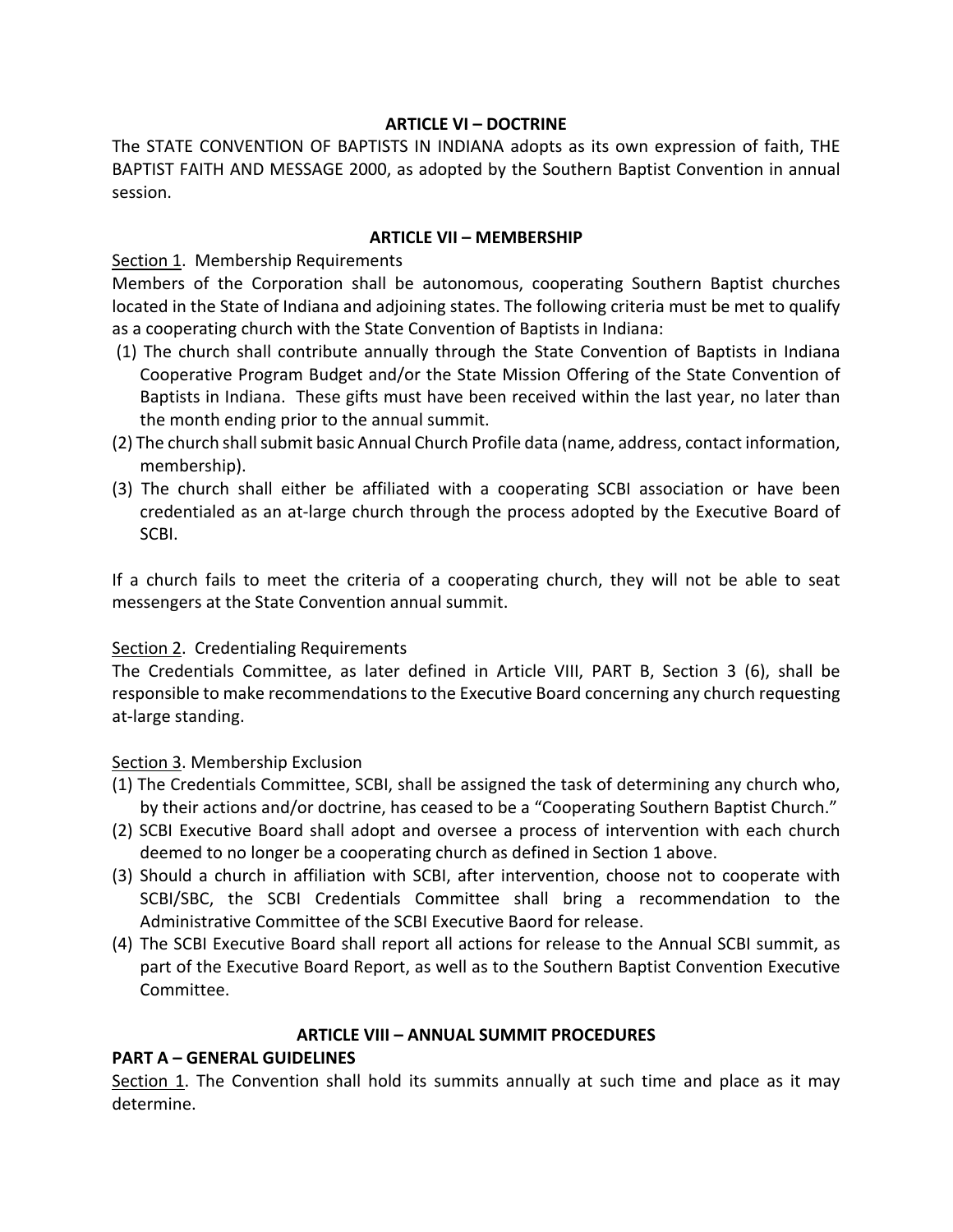Section 2. The Officers of the Convention may change the time and meeting place with the consent of the Executive Board.

Section 3. The number of sessions of the Annual Summit shall be determined by the Order of Business Committee. Reports and business shall be distributed throughout the sessions.

Section 4. Each session shall be opened with Scripture and prayer.

Section 5. Each member church shall be entitled to send messengers to the annual summit according to the formula below:

| 1-150 members   | $-$                      | 4 messengers  |
|-----------------|--------------------------|---------------|
| 151-300 members | $-$                      | 8 messengers  |
| 301-500 members | $\overline{\phantom{0}}$ | 12 messengers |
| 500 + members   | $-$                      | 16 messengers |

Each messenger present shall have one vote on any action taken at the annual summit. All responsibilities of elected messengers shall cease upon the adjournment of such summit.

Section 6. No person addressing the Convention may speak more than twice on the same subject until all others have spoken, unless by consent of the Convention.

Section 7. All resolutions for consideration by the Convention must be presented in written form two months prior to the annual summit. All resolutions shall be referred automatically to the Resolutions Committee. The Resolutions Committee shall review all resolutions and report on the disposition of each to the Convention. The committee is responsible for the final form of all resolutions to be acted upon by the Convention.

#### **PART B – OFFICERS OF THE CONVENTION**

#### Section 1. Election of Officers

(1) The elected officers of the Convention shall be a President, a First Vice President, a Second Vice President and a Recording Secretary. The Executive Director and the Treasurer shall serve as ex-officio officers of the convention. In case of the Convention President's death, disability, resignation or relocation out of state, the First Vice President shall automatically succeed to the office of President and the Second Vice President shall automatically succeed to the office of First Vice President. A Vice President succeeding to the office of President shall be eligible for election to one full term. The Executive Board shall fill any other vacancies, which may occur between the Annual Summits of the Convention.

(2) The President, First Vice President, and Second Vice President may not serve more than two elected terms in the same office, and this will end their service for SCBI in this role which encourages others to participate in the future. All elected officers shall be nominated separately and elected separately. Election shall be by secret ballot or taken via voice when there is a single nominee for an office. On such an occasion, the President shall instruct the Secretary to cast one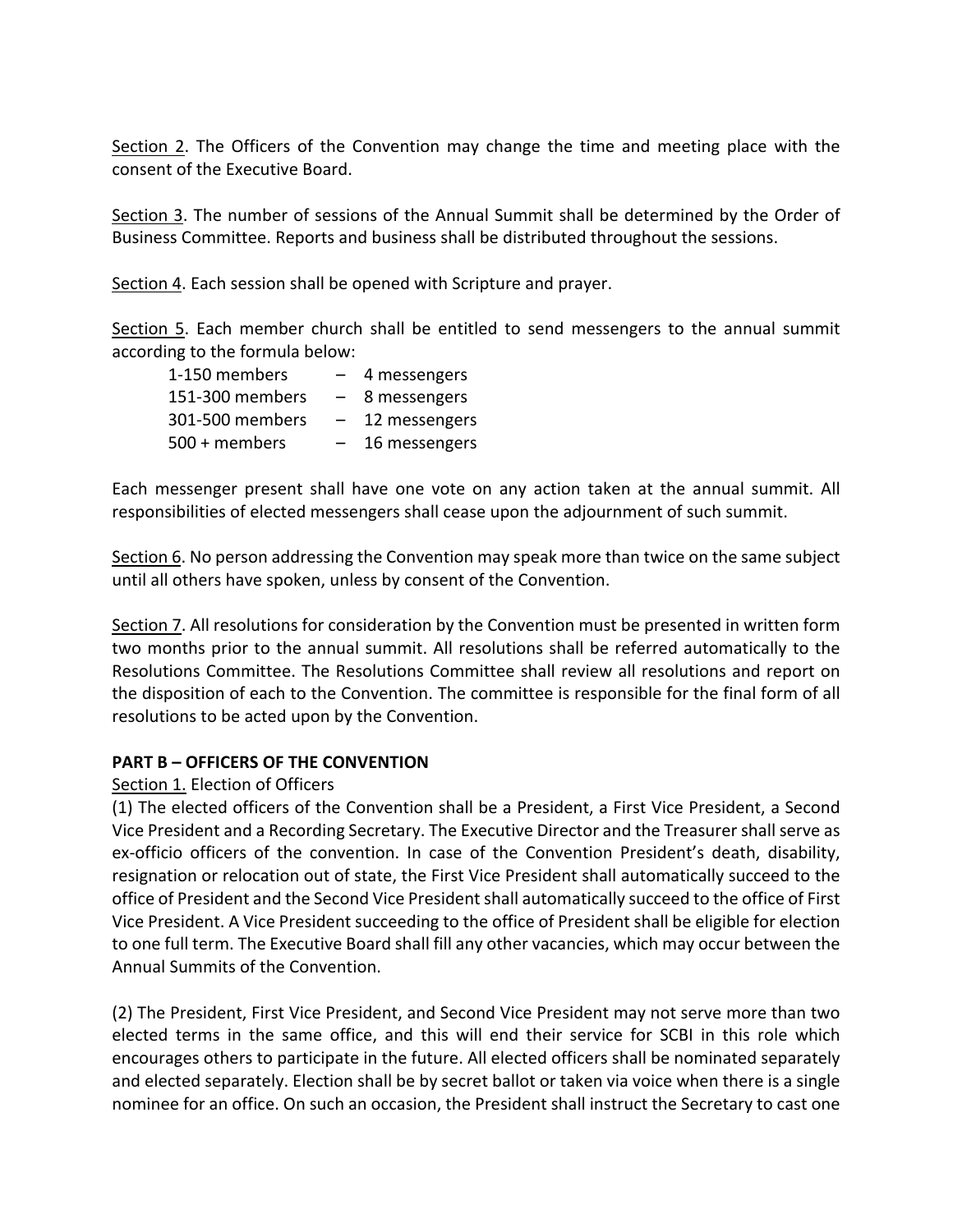unanimous ballot for that particular nominee. A majority of votes cast shall be required for election to any office. If a runoff election becomes necessary, only the names of the two persons receiving the most votes on the first ballot shall be eligible for election on the second ballot.

(3) The time for election of officers of this Convention shall be determined by the Order of Business Committee. Nominations will be received from the floor from among the duly certified messengers to the Convention. The newly elected officers shall be installed at the closing session of the Annual Summit, and they shall hold their respective offices until their successors are duly elected and installed.

(4) Each elected officer of the Convention must meet the following criteria:

- a. must be a member of a cooperating Southern Baptist church with the State Convention of Baptists in Indiana.
- b. must have been a member of the church for at least one year.
- c. the church must be giving at least 3% of undesignated receipts through the Cooperative Program budget of the State Convention of Baptists in Indiana.
- d. must be present in attendance at the Annual Summit when they are nominated unless Providentially hindered.

(5) Anyone receiving compensation directly or indirectly from this Convention or any institution or board of the Convention shall be ineligible for these elected offices.

(6) A Parliamentarian shall be appointed or if necessary contracted by the President in an advisory capacity and shall not be considered an officer of the convention.

# Section 2. Duties of Officers

- (1) The President of the Convention
	- a. shall preside over deliberations of the Convention.
	- b. shall appoint the Convention Music Director for the purpose of planning, coordinating and directing the music at the Annual Summit and performing such other duties as may be requested by the President.
	- c. shall be an ex officio member of all Convention committees and boards with voting privileges.

(2) The Vice Presidents, in order, may, in the absence of the President or when requested by the President, preside over the Convention, and shall perform other duties requested by the President.

(3) The Recording Secretary shall keep accurate minutes of all sessions of the Convention**,** which shall be published in the annual report of the Convention, together with such other information as the Convention, the Executive Director or the Executive Board deems necessary.

# Section 3. Committees of the Convention

(1) Each Convention committee, board and commission shall include ministers and laypersons as members. Every attempt shall be made to reflect the diversity of our state.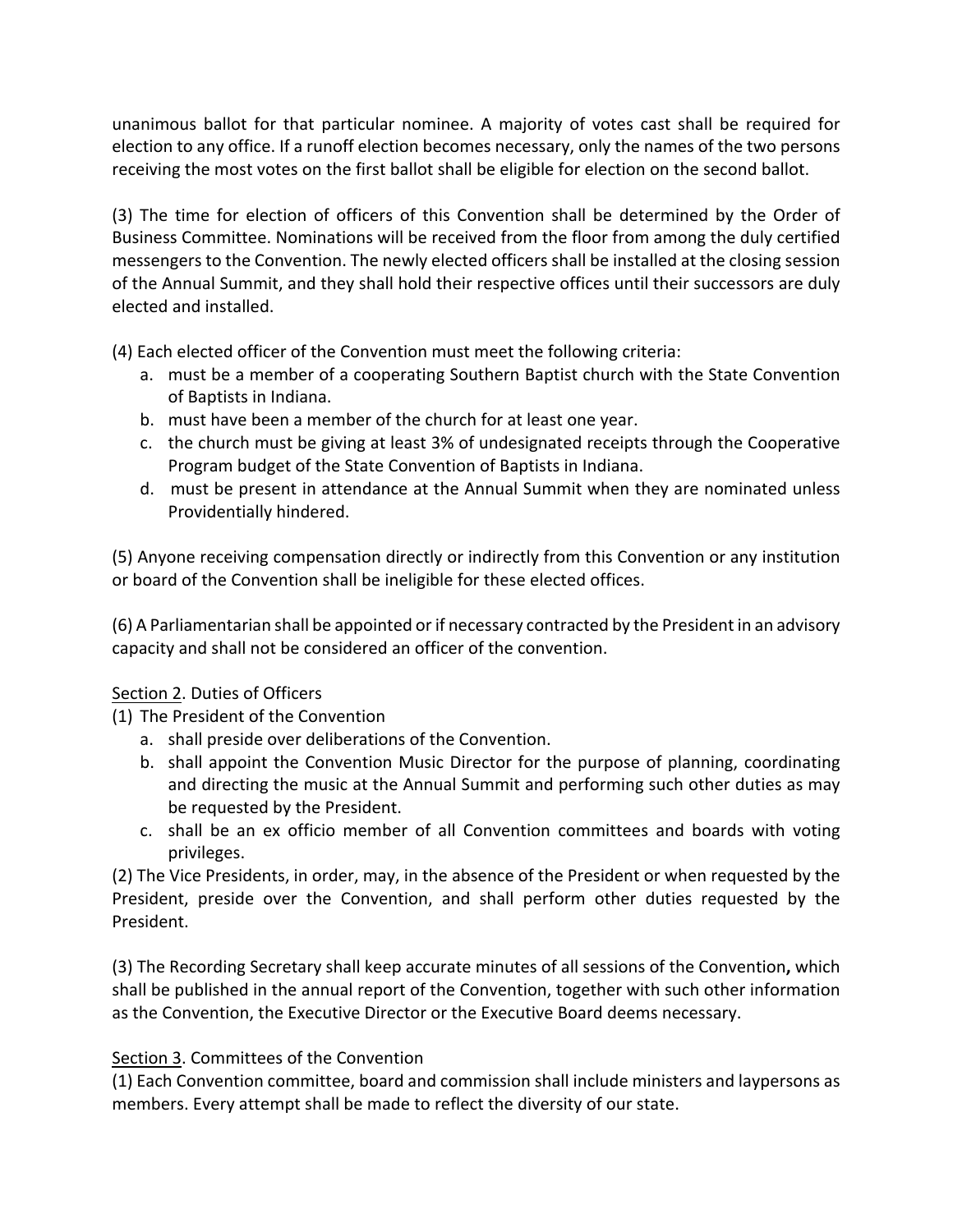(2) The members of the committees of the Convention shall be elected by the Convention for a one-year term unless otherwise specified. Interim vacancies on Convention committees may be filled by presidential appointment. This appointment will prevail only until the next Annual Summit.

(3) Each convention committee shall furnish the President and Executive Director copies of all its reports, activities, official minutes or other publications. The Executive Director shall maintain these records in such fashion that they are available to all interested Indiana Baptists.

(4) **The Committee on Order of Business** shall be composed of the President as Chairman, the Vice-Presidents, the Convention Music Director, the Recording Secretary as secretary, the Chairman of the Executive Board, the Executive Director, a local site coordinator and others as assigned by the Convention President. The committee shall meet no later than February 1 for its first meeting and as many times as necessary for the complete planning and confirming of the annual program. This committee shall provide time for all business, for reports of the general phases of the work of the Convention and for full discussion of each report.

(5) **The Registration Committee** shall be chaired by the Executive Director or his designate who will be charged with providing for an effective registration process. This committee shall enroll all messengers duly qualified according to Article VII of these Bylaws and certify the number of messengers and visitors at each Annual Summit. All necessary materials shall be supplied by the Executive Director.

(6) **The Credentials Committee** shall be composed of the Second Vice President and six committee members. The committee members shall be appointed by the President two months prior to the Annual Summit, three persons being appointed annually. Committee members shall serve two-year terms with any vacancies filled by appointment of the President. The Second Vice-President shall chair the committee. The committee shall be responsible to make recommendations to the Executive Board concerning any church requesting at-large standing. The committee shall also decide any questions concerning the eligibility of any messenger in keeping with the provisions of these Bylaws. Any contention arising on the floor concerning the seating of messengers shall be referred to this committee for consideration and the committee shall report back to the Convention.

(7) **The Tellers Committee** consisting of five persons shall be appointed by the President two months prior to the Annual Summit. It shall be responsible for the tabulation of all ballots.

(8) **The Arrangements Committee** consisting of five persons shall be appointed by the President four months prior to the Annual Summit. This committee shall recommend to the Convention the date and place of the Annual Summit three years in advance. Also, it shall recommend the presenter of the Annual Message and his alternate one year in advance.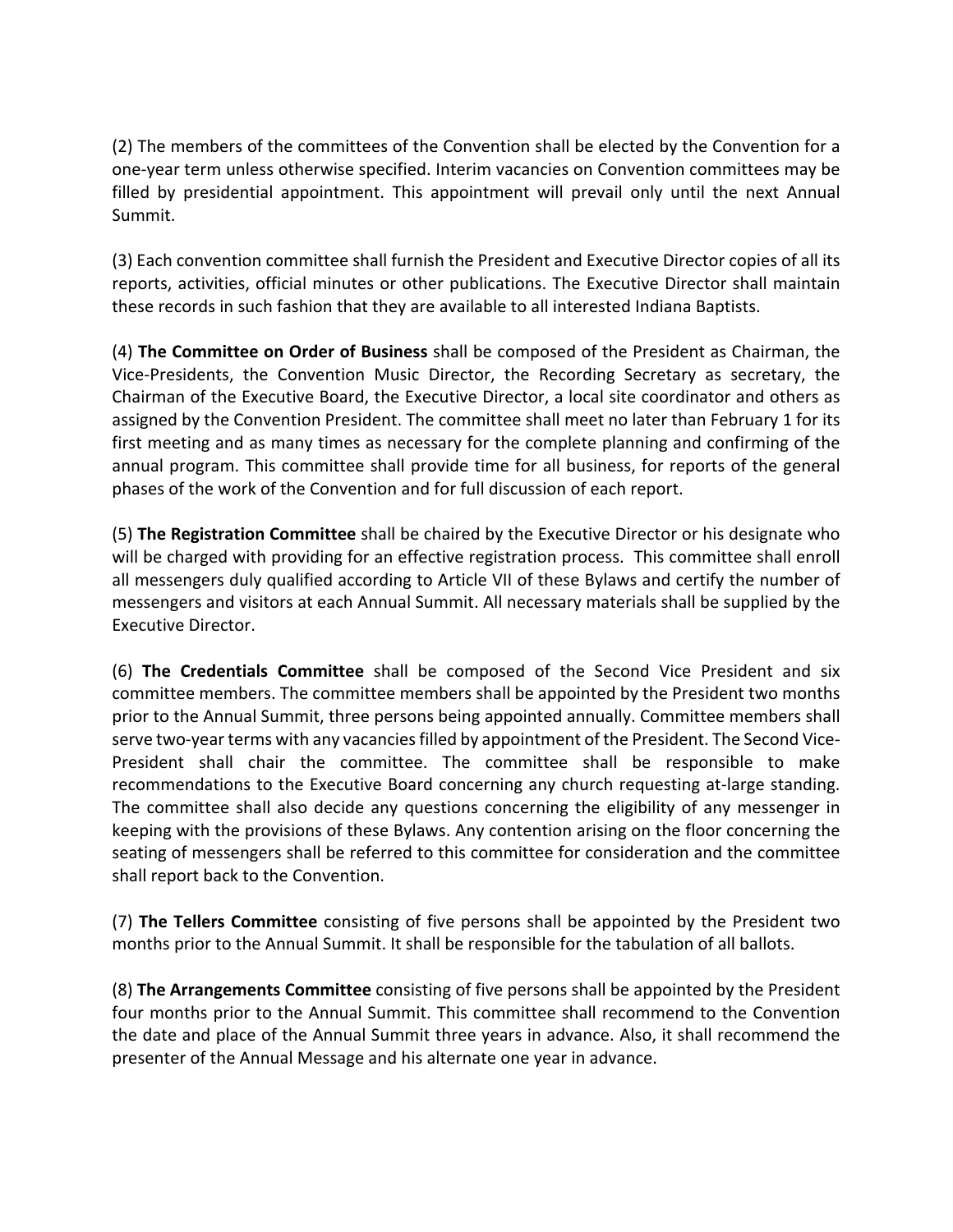(9) **The Resolutions Committee** consisting of five persons shall be appointed by the President at least two months prior to the Annual Summit. The First Vice President shall serve as the chairman of this committee.

(10)**The Nominations Committee** shall consist of at least ten people from different associational areas across Indiana with a maximum of 14 people (this could be one person from each associational area). The goal is to achieve the best possible participation from every association. The President shall appoint the committee at least four months prior to the Annual Summit. Its duties shall be to nominate members for the Executive Board, Convention committees, the Indiana Baptist Foundation Board and other nominations as may be referred to it by the Convention.

(11) **The Prayer Committee** consisting of at least four members shall be appointed by the President at least four months prior to the Annual Summit. The State Prayer Coordinator will chair this committee and will work with the President to provide prayer support during the annual summit.

# Section 4. Committees

(1) **Terms of Service**: After serving a full three-year term or partial term (two years) on a committee, a member is eligible for re-election to a three-year second term after which one full year must elapse before being eligible for re-election. After serving an unexpired term of one year or less, a member can be elected for two additional terms.

(2) **The Christian Life Committee** shall be composed of six members, at least two of whom shall be nominated annually by the Nominations Committee for election by the Convention. Members shall be elected for three-year terms. After rotating off the committee, a member shall not be eligible for re-election until at least one year has elapsed. The committee shall assist the Convention in addressing ethical, moral and governmental concerns.

(3) **The Historical Committee** shall consist of six members, at least two of whom shall be elected each year for a three-year term upon nomination by the Nominations Committee. In addition, the President, the Convention Recording Secretary, and the Recording Secretary of the Executive Board shall be ex-officio members. Its duties shall be to collect, preserve and make readily available historical materials and to stimulate an appreciation for Baptist history among Indiana Baptists.

(4) The Convention may create other special committees as needed.

# Section 5. Parliamentary Authority

Any question that is not provided for by the foregoing rules shall be decided according to Roberts' Rules of Order, latest revised edition, in all sessions of the Convention and all sessions of bodies related to this Convention.

Section 6. New Enterprises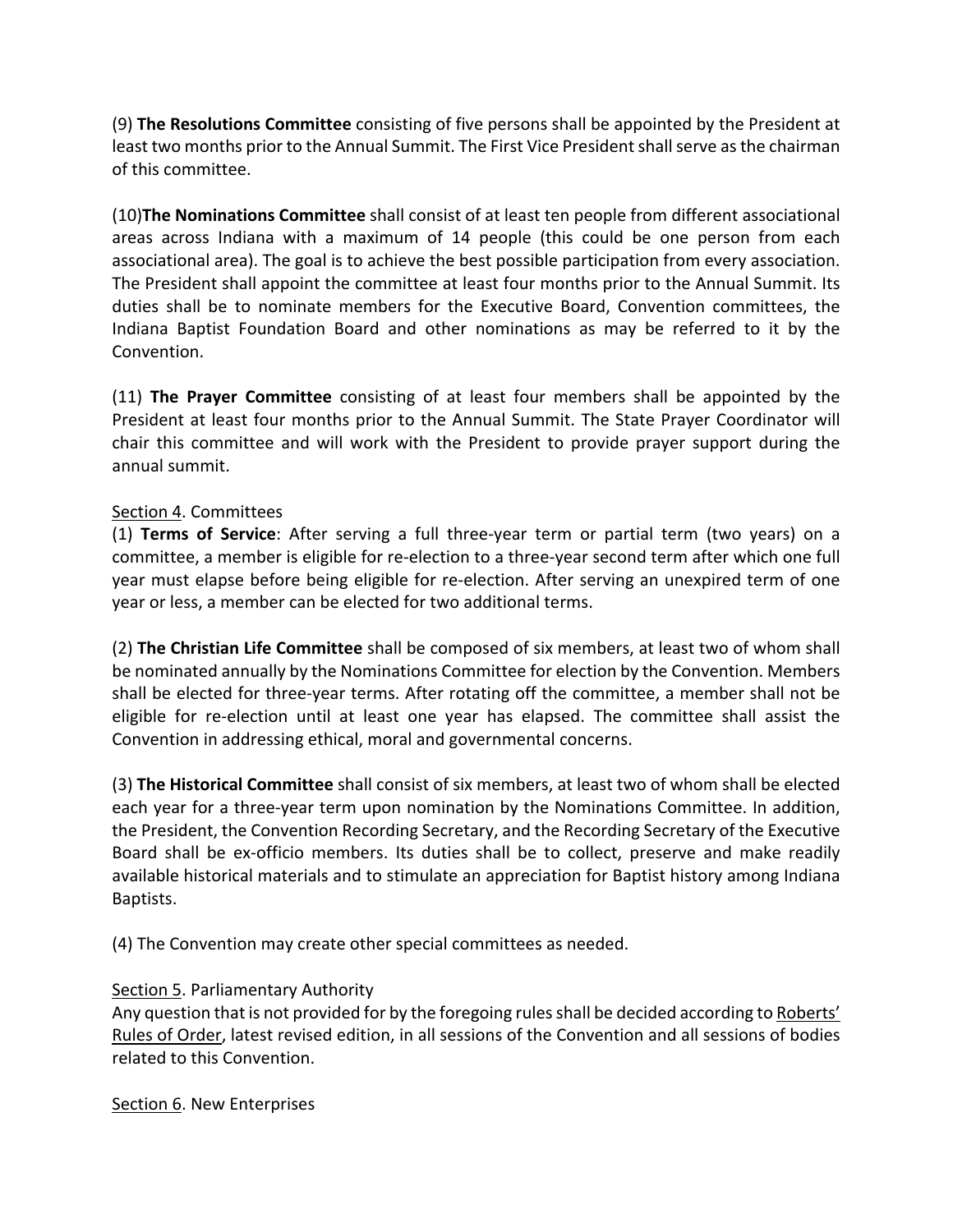(1) Proposals from the floor of the Annual Convention for the launching of new institutions, movements or other enterprises calling for expenditures of money shall be referred to the Executive Board for study and a report given at the next Convention.

(2) No institution, agency or employee of this Convention shall launch any move or enterprise calling for the raising or expenditure of money until same has been approved by the Convention and/or the Executive Board.

# **ARTICLE IX - EXECUTIVE BOARD**

# Section 1. Membership

(1) The Executive Board of this Convention shall be determined by the following criteria, based on number of churches and church plants in an associational area:

- 1-15 churches shall have 1 board member
- 16-30 churches shall have 2 board members
- 31-60 churches shall have 3 board members
- 61+ churches shall have 4 board members
- At-large churches shall have the same number as above, based on the total number of At-large churches.

(2) The President, First Vice-President and Second Vice-President of the Convention shall also be members of the Executive Board, if not already, when elected.

(3) The Executive Director and Treasurer shall be ex-officio members of the Executive Board.

(4) Board members shall be selected because of their ability to make a maximum contribution to the objectives of this Convention and their special ability to assist the needs of a specific committee of the Executive Board.

(5) In the event a member of the Board is absent from two consecutive meetings without prior notice being given, his/her membership shall be declared vacant and the vacancy filled according to Article IX, Section 2 (2).

# Section 2. Election

(1) Members of the Executive Board shall be elected by the Convention in its Annual Summit at the time designated by the Committee on Order of Business.

(2) If vacancies occur between Annual Summits, replacements may be selected by the Executive Board to serve until the next Annual Summit. They shall be called "Board elect."

Section 3. Term of Service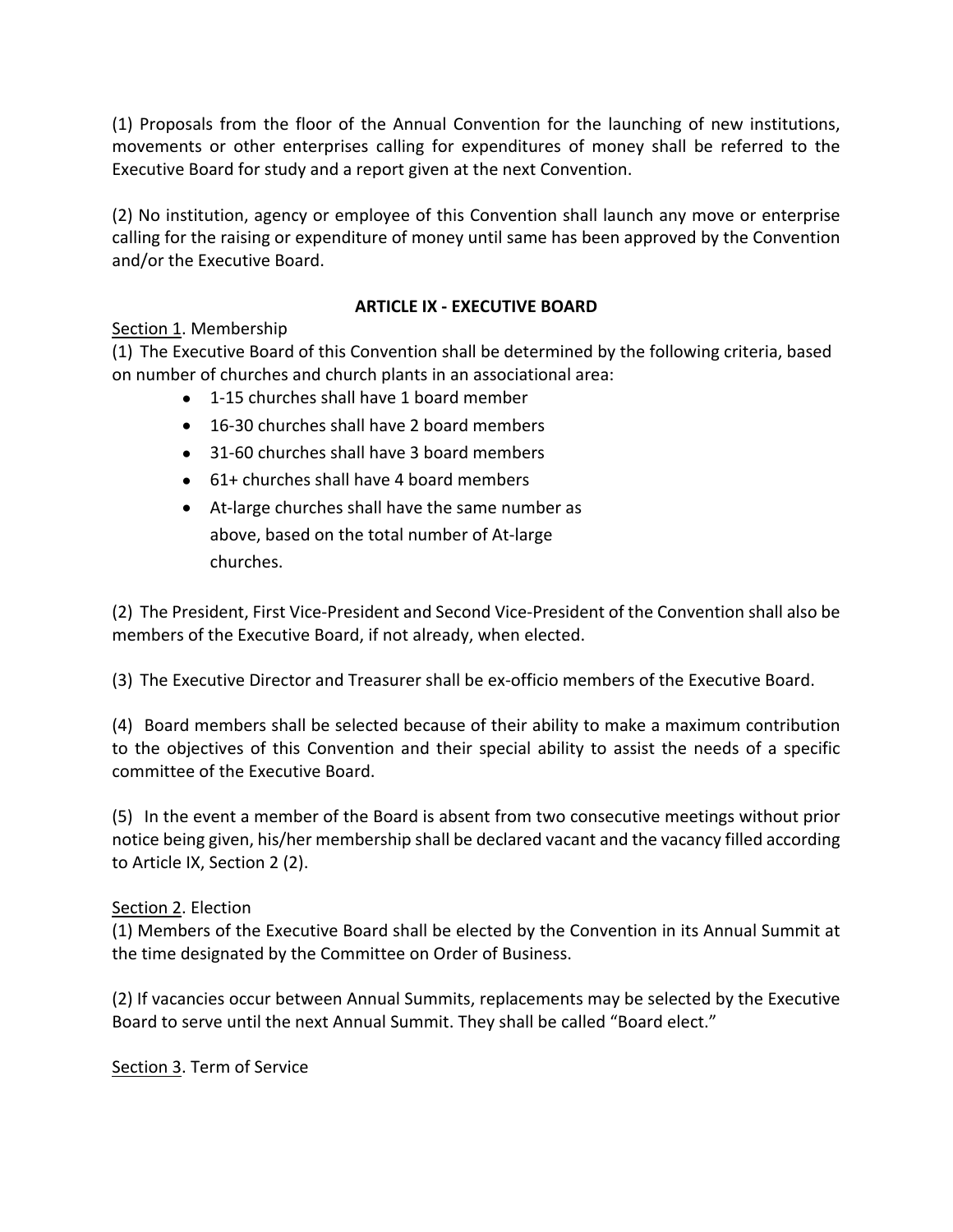Board members shall be divided into three groups. Terms shall be for three years unless filling an unexpired vacancy. At least one-third of the Board members shall be elected at the Annual Summit of the Convention. Vacancies shall also be filled. The terms of service will begin at the conclusion of the Annual Summit and will continue through the conclusion of the next Annual Summit. The elected members shall be known as the Executive Board of the STATE CONVENTION OF BAPTISTS IN INDIANA, INCORPORATED.

Section 4. Eligibility of Executive Board Members

The following shall govern eligibility for membership on the Executive Board:

(1) Persons or their spouses who receive regular remuneration directly or indirectly from this Convention or any institution or Board of this Convention shall be ineligible for membership on the Board, excluding retirement benefits.

(2) The reimbursing of expenses incurred by committees in performance of duties or Board members in attendance at Board meetings or honorarium of clerkship in compiling and editing of the minutes shall not be construed as making one ineligible for service on the Board.

(3) No person shall be eligible for membership until he or she shall have had membership for one year in a church cooperating with this Convention.

(4) A husband and wife shall be ineligible for membership on the Board at the same time.

(5) The Board shall have no more than one member from any one church, except when one is an elected Convention officer.

(6) After serving a full three-year term or partial term (two years) on the Board, a member is eligible for re-election to a three-year second term after which one full year must elapse before being eligible for re-election. After serving an unexpired term of one year or less, a member can be elected for two additional terms.

(7) If an Executive Board member moves outside the bounds of his or her associational area, membership on the Executive Board ceases and replacement shall proceed according to Section 2 (2) of this Article.

(8) A former employee of the State Convention of Baptists in Indiana or his/her spouse shall be eligible to serve on the Executive Board only after a minimum of three years from the end of SCBI employment.

# Section 5. Duties of the Executive Board

(1) The Board shall be the fiduciary, fiscal and executive agency of the Convention in all of its affairs not specifically committed to another board or committee. It is empowered to act for the Convention in all areas of the Convention's work between sessions of the Convention but may not act contrary to or reverse any action of the Convention.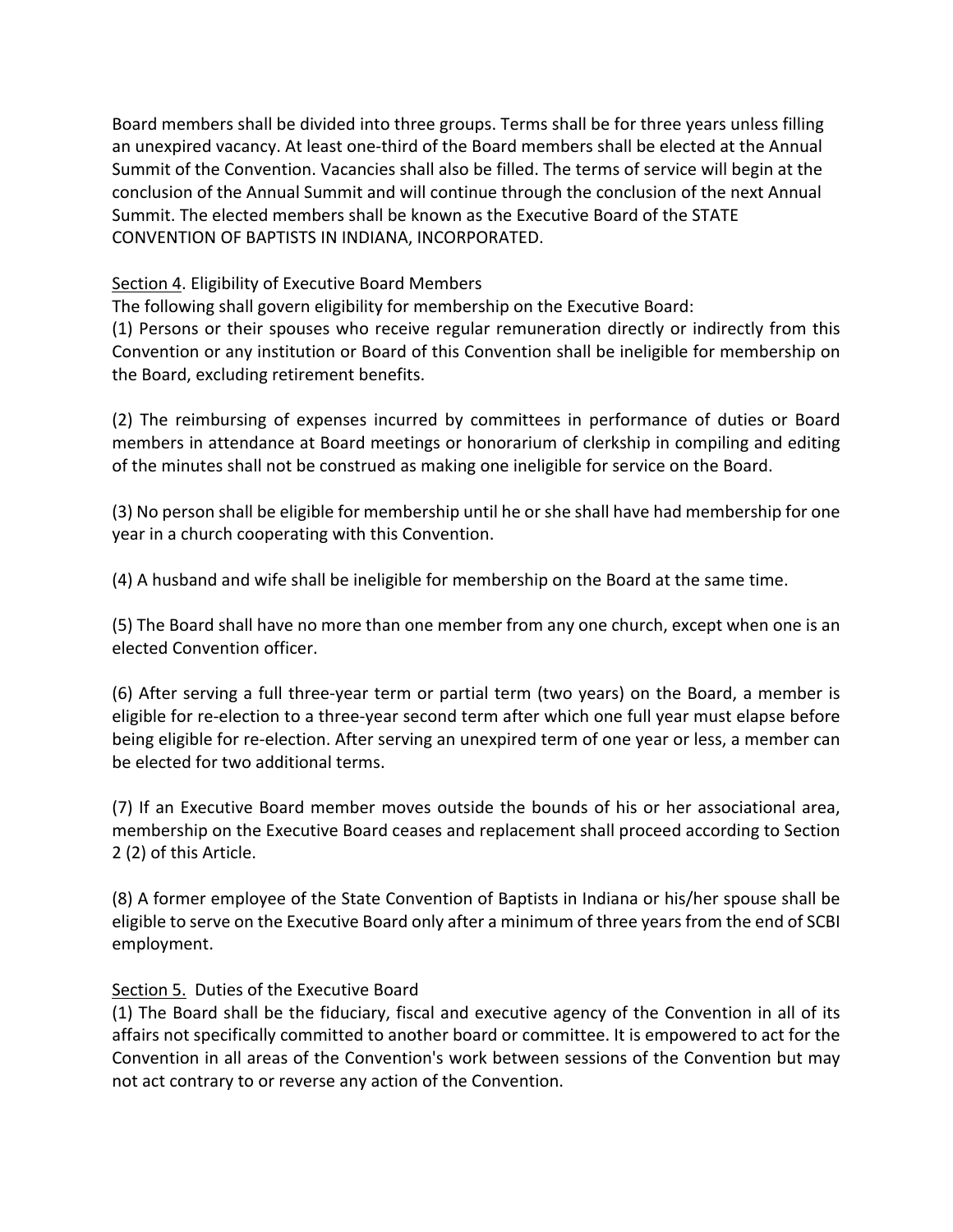(2) The Board shall make full report of the work of the Convention at the Annual Summit.

(3) The Board shall elect for an indefinite term an Executive Director to administer the work of the Convention, and he shall serve as the Chief Executive Officer for the Convention. The Board is responsible for the supervision of the Executive Director in administering the work of the Convention.

(4) The Executive Director shall have such authority as the Executive Board shall authorize for the normal operations of the Convention.

(5) The Executive Board, in the absence of an Executive Director, may elect an interim Executive Director who may serve as Chief Executive Officer for the Convention.

(6) The Board shall approve all salary ranges and duties of all Convention employees.

(7) Upon recommendation of the Executive Director, the Board shall approve all other SCBI Team Leaders and a Treasurer. The Chairman of the Executive Board shall serve with the Executive Director as a search committee for SCBI Team Leaders and a Treasurer. Their recommendation shall be presented to the Administrative Committee and the appropriate committee of the Executive Board. They shall then recommend the Team Leaders and a Treasurer to the entire Executive Board for a final vote of approval to call. The Treasurer shall serve as the Chief Financial Officer for the Convention.

(8) The Board shall recommend to the Convention the annual program of its work, supporting budget and calendar.

# Section 6. Officers of the Executive Board

(1) The officers of the Executive Board shall be the Chairman, the Vice Chairman and the Recording Secretary. They shall be elected by the Executive Board in the last session of the regularly scheduled meeting prior to the convention annual summit. The terms of service will begin at the conclusion of the Annual Summit and will continue through the conclusion of the next Annual Summit. They shall serve one year terms for no more than two consecutive years, and one year shall elapse before they are eligible to serve again in the same office.

(2) Should a vacancy occur in the offices of the Executive Board, the Board shall, from its membership, elect such officers to serve until the next annual Convention.

# Section 7. Meetings of the Executive Board

(1) The Board shall hold at least two meetings each year. The dates shall be determined by the Board.

(2) Special meetings may be called by the Chairman or at the request of one-sixth of the Board. Written notice (including email) of the same is to be given to all members of the Board two weeks before the meeting. Special meetings may be conducted in person or electronically.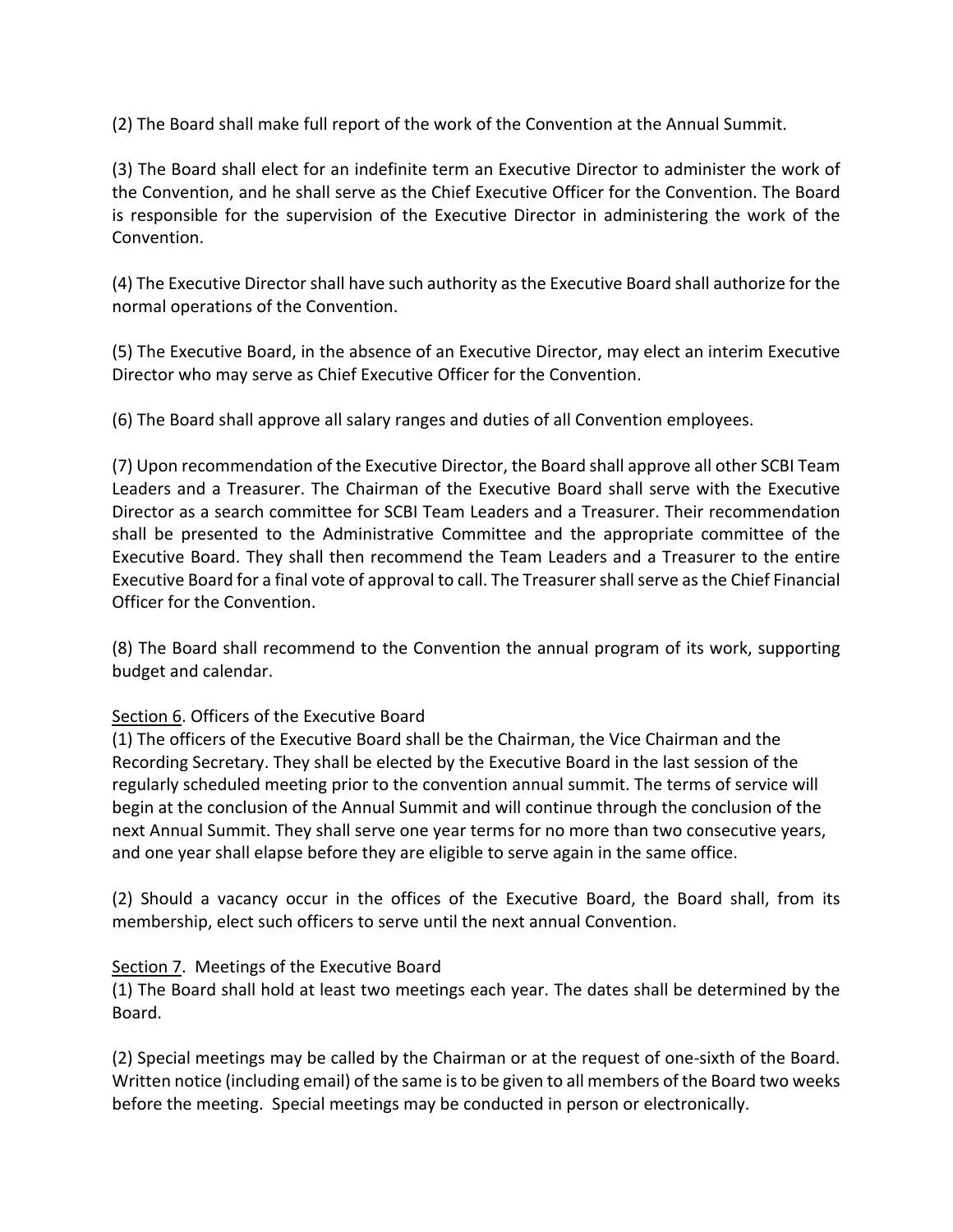(3) A simple majority of the membership of the Board shall constitute a quorum for conducting business.

## Section 8. Audit of the Financial Records

The Board shall have all financial records audited annually by an independent auditor and shall make a full report of the audit at the Annual Summit. A copy of the audit shall be printed in the Convention Book of Reports.

## Section 9. Committees of the Executive Board

(1) The Board shall organize itself into standing committees. If the Convention's officers (President, First Vice President, and Second Vice President) are not already members of the Board, they will be assigned by the Nominating Committee to meet with any of the committees as needed. They will have the privilege of being voting members.

(2) Committees shall be responsible to the Board for the recommendation of policies, review of staff proposals and evaluation of the area of ministry of the Convention assigned to them. Committees may meet as often as needed to accomplish their tasks. They may meet in connection with meetings of the Board but need not limit their meetings to those times.

(3) The Chairman of the Board is an ex-officio member of all committees with voting privileges.

#### (4) **Nominating Committee** of the Executive Board

- a. The members of the Nominating Committee shall be the Chairman of the Board, the Vice Chairman of the Board, the Recording Secretary, and three at-large members chosen by the Chairman of the Board. The Executive Director shall serve as an ex-officio member of the Nominating Committee of the Board.
- b. The Nominating Committee of the Board shall recommend to the Board annually the officers of the Board, the chairperson of each standing ministry committee, and the membership of each standing ministry committee. Nominations may also be received from the floor.
- c. In order to maintain balance on each committee, the Nominating Committee of the Board may move Board members annually. The intent of the Nominating Committee is to allow a Board member, when possible, to remain on a standing ministry committee for the length of his or her term.

#### (5) **Administrative Committee** of the Executive Board

a. The Board shall have an Administrative Committee composed of the Chairman, the Vice Chairman, the Recording Secretary of the Executive Board, the President of the Convention and the Chairmen of all standing ministry committees. The Executive Director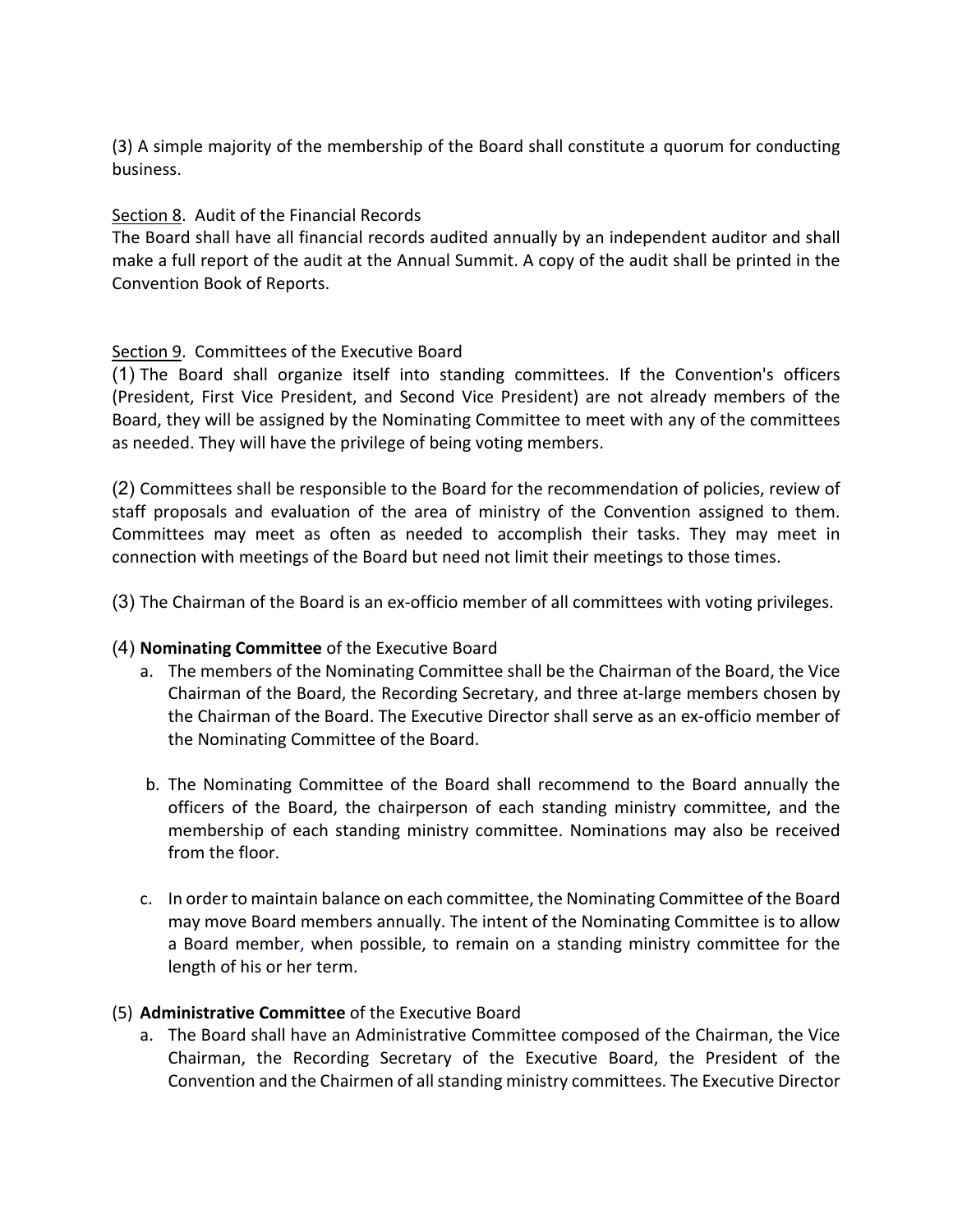and Treasurer shall serve as ex-officio members of the Administrative Committee of the Executive Board.

- b. In order to maintain continuity between out-going and in-coming presidents of the Convention, the Convention President shall remain an ex-officio member of the Executive Board and the Administrative Committee with voting privileges for one year after his term of office as president has expired.
- c. The Chairman of the Board shall serve as Chairman of the Administrative Committee.
- d. The Administrative Committee shall be authorized to act for the Board in interim of its sessions except as restricted and/or directed by the Board. The Administrative Committee shall not have authority to lease, mortgage, sell, exchange or otherwise dispose of or purchase any of the real property for the Convention unless specifically authorized and directed to do so by vote of the Board as provided in Article X.
- e. Meetings of the Administrative Committee may be called by the Chairman at his discretion or upon the request of three members of the Committee. Due notice of the meetings shall be given to all members of the Administrative Committee. Five members shall constitute a quorum.
- f. The Administrative Committee shall have all doctrinal disputes arising on the convention floor referred to it for study. It is required that anyone with a doctrinal concern should indicate the same in writing two months prior to the convention and given to the Executive Director and Convention President so that the Administrative Committee may be alerted. This requirement may be waived at the discretion of the Administrative Committee. Unsettled disputes will be reported to the Convention.
- g. The Administrative Committee shall coordinate the work of the standing and any special committees of the Board and carry out any other duties assigned to it by the Executive Board.
- h. The Administrative Committee shall function as the personnel and finance committee of the State Convention of Baptists in Indiana, and should there be a vacancy of the Executive Director position, they will serve as a Search Committee.
- i. The Chairman of the Administrative Committee shall form a sub-committee from its members to serve as a Compensation Committee. The Compensation Committee will be responsible for reviewing and recommending the compensation, including benefits, for the Executive Director and/or any other employee who has powers similar to those of an officer that would qualify him as a "Disqualified Person" under Internal Revenue Code section §4958. As part of its review and recommendation, it must obtain comparability compensation data from external sources.